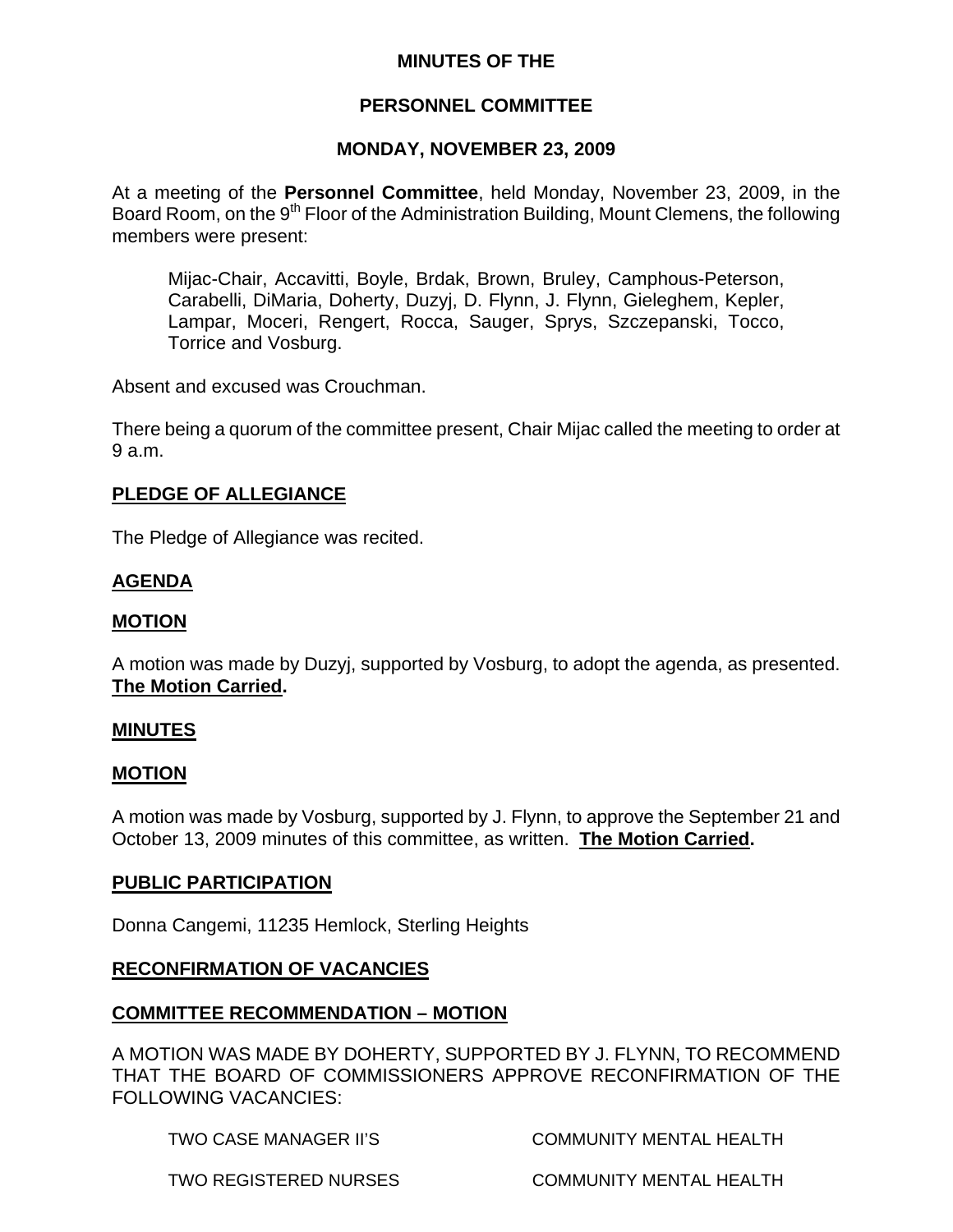ONE CASE MANAGER MACOMB/ST. CLAIR EMPLOYMENT AND TRAINING AGENCY

## **THE MOTION CARRIED WITH DUZYJ VOTING "NO."**

## **RECONFIRMATION OF ONE VACANT ADMINISTRATIVE ASSISTANT III AND RECLASSIFICATION TO ADMINISTRATIVE ASSISTANT I IN COMMUNITY MENTAL HEALTH DEPARTMENT**

#### **COMMITTEE RECOMMENDATION – MOTION**

A MOTION WAS MADE BY J. FLYNN, SUPPORTED BY VOSBURG, TO RECOMMEND THAT THE BOARD OF COMMISSIONERS APPROVE THE RECONFIRMATION OF ONE VACANT ADMINISTRATIVE ASSISTANT III POSITION AND RECLASSIFY IT TO ONE ADMINISTRATIVE ASSISTANT I POSITION IN THE COMMUNITY MENTAL HEALTH DEPARTMENT. **THE MOTION CARRIED.** 

#### **IMMEDIATE RECONFIRMATION OF VACANCIES IN TREASURER'S OFFICE**

#### **COMMITTEE RECOMMENDATION – MOTION**

A MOTION WAS MADE BY BRULEY, SUPPORTED BY J. FLYNN, TO RECOMMEND THAT THE BOARD OF COMMISSIONERS APPROVE IMMEDIATE RECONFIRMATION OF VACANCIES IN THE TREASURER'S OFFICE. **THE MOTION CARRIED.** 

#### **ELIMINATION OF THREE NON-UNION CO-OP POSITIONS FROM CLERK/ REGISTER OF DEEDS BUDGET AND RECLASSIFICATION OF ONE AFSCME ACCOUNT CLERK III TO AFSCME ELECTION SPECIALIST IN CLERK'S BUDGET**

A revised resolution was distributed.

#### **COMMITTEE RECOMMENDATION – MOTION**

A MOTION WAS MADE BY J. FLYNN, SUPPORTED BY DOHERTY, TO RECOMMEND THAT THE BOARD OF COMMISSIONERS APPROVE THE ELIMINATION OF THREE NON-UNION PART-TIME CO-OP POSITIONS FROM THE CLERK/REGISTER OF DEEDS BUDGET EFFECTIVE DECEMBER 1, 2009; RECLASSIFICATION OF ONE AFSCME ACCOUNT CLERK III POSITION IN THE CLERK BUDGET, CURRENTLY ASSIGNED TO THE ELECTIONS DEPARTMENT, TO AN AFSCME ELECTION SPECIALIST POSITION IN THE CLERK BUDGET WITH A MINIMUM SALARY OF \$33,638 AND A MAXIMUM SALARY OF \$40,773, EFFECTIVE DECEMBER 23, 2009; RECLASSIFICATION OF ONE AFSCME TYPIST CLERK I/II POSITION IN THE CLERK BUDGET, CURRENTLY ASSIGNED TO THE ELECTIONS DEPARTMENT, TO AN AFSCME ELECTION SPECIALIST POSITION IN THE CLERK BUDGET WITH A MINIMUM SALARY OF \$33,638 AND A MAXIMUM SALARY OF \$40,773, EFFECTIVE DECEMBER 23, 2009; ALLOCATION OF \$24,465.69 OF THE ANNUAL SAVINGS FROM THE ELIMINATION OF THE CO-OP POSITIONS TO COVER THE ENTIRE ANNUAL COST OF THE ELECTION SPECIALIST RECLASSIFICATIONS, EFFECTIVE DECEMBER 23, 2009; DIRECT THE HUMAN RESOURCES DEPARTMENT TO POST THE POSITIONS IMMEDIATELY; THIS RESOLUTION GENERATES ADDITIONAL ANNUAL SAVINGS OF \$2,144.31, WHICH SHALL BE USED IF A CONCURRENT RESOLUTION IS ADOPTED.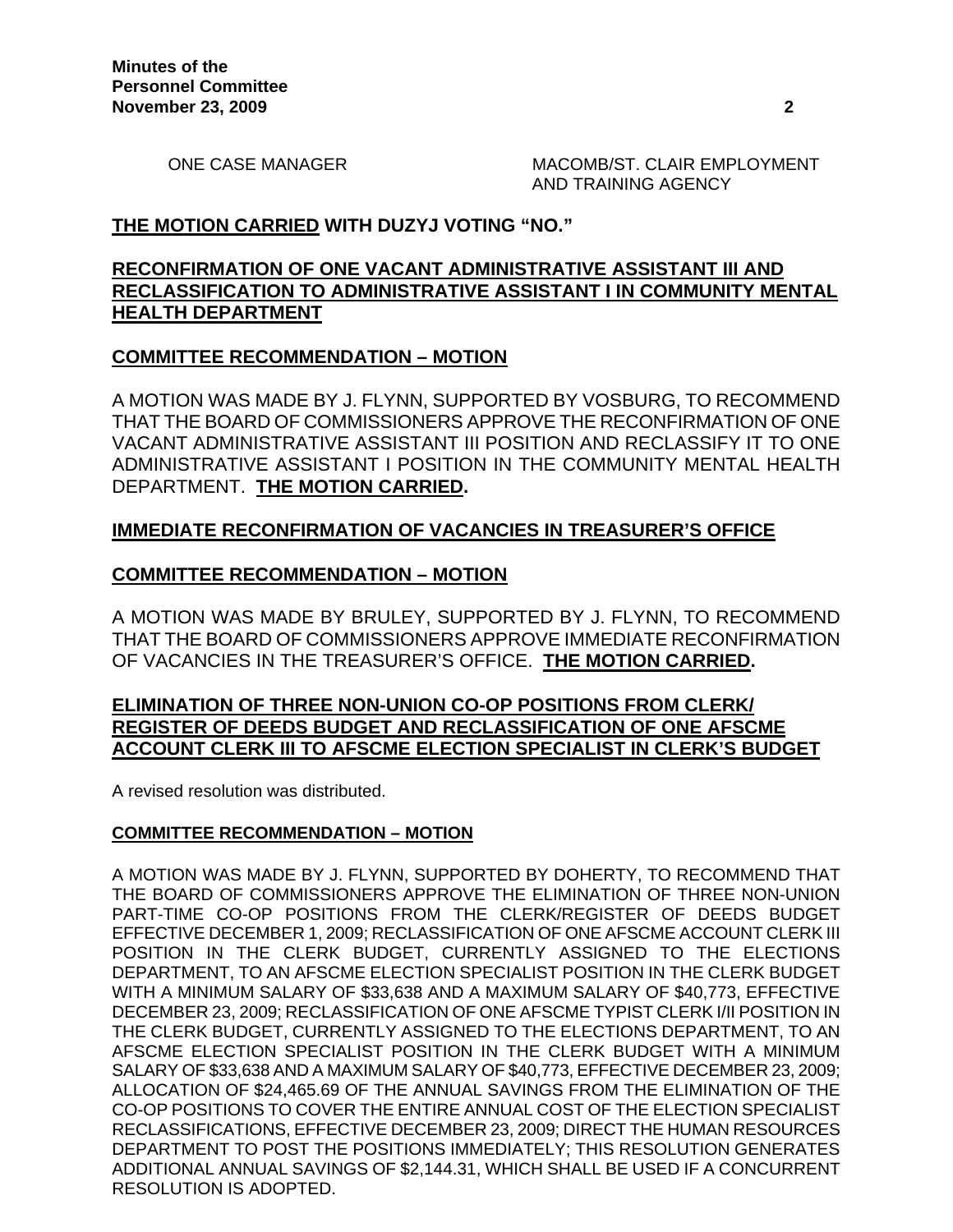The following commissioners spoke: Vosburg and Doherty.

A question was raised regarding the intent of the motion and Commissioner J. Flynn clarified that her motion is the entire revised resolution.

Commissioner Doherty withdrew her support because she thought it was only for the first part. Commissioner Sprys supported the motion.

The following commissioner spoke: Duzyj.

Chair Mijac called for a vote on the motion and **THE MOTION CARRIED WITH DOHERTY VOTING "NO."** 

## **REVISED VACANT POSITION RECONFIRMATION POLICY**

#### **COMMITTEE RECOMMENDATION – MOTION**

A MOTION WAS MADE BY SZCZEPANSKI, SUPPORTED BY BRDAK, TO RECOMMEND THAT THE BOARD OF COMMISSIONERS APPROVE THE REVISED RECONFIRMATION POLICY AS OUTLINED. **THE MOTION CARRIED.** 

The following commissioner spoke: Vosburg.

## **WAIVING OF HIRING FREEZE AND AUTHORIZE HEALTH DEPARTMENT TO IMMEDIATELY FILL TWO PART-TIME VISION AND HEARING TECHNICIAN POSITIONS**

## **COMMITTEE RECOMMENDATION – MOTION**

A MOTION WAS MADE BY BRDAK, SUPPORTED BY SPRYS, TO RECOMMEND THAT THE BOARD OF COMMISSIONERS APPROVE WAIVING OF THE HIRING FREEZE AND AUTHORIZE THE HEALTH DEPARTMENT TO IMMEDIATELY FILL TWO PART-TIME VISION AND HEARING TECHNICIAN POSITIONS.

The following commissioner spoke: Duzyj.

Chair Mijac called for a vote on the motion and **THE MOTION CARRIED.** 

# **RECLASSIFICATION OF ONE TYPIST CLERK I/II TO TYPIST CLERK III IN VETERANS SERVICES DEPARTMENT**

## **COMMITTEE RECOMMENDATION – MOTION**

A MOTION WAS MADE BY SPRYS, SUPPORTED BY TORRICE, TO RECOMMEND THAT THE BOARD OF COMMISSIONERS APPROVE THE RECLASSIFICATION OF ONE TYPIST CLERK I/II POSITION TO ONE TYPIST CLERK III POSITION IN THE VETERANS SERVICES DEPARTMENT. **THE MOTION CARRIED.**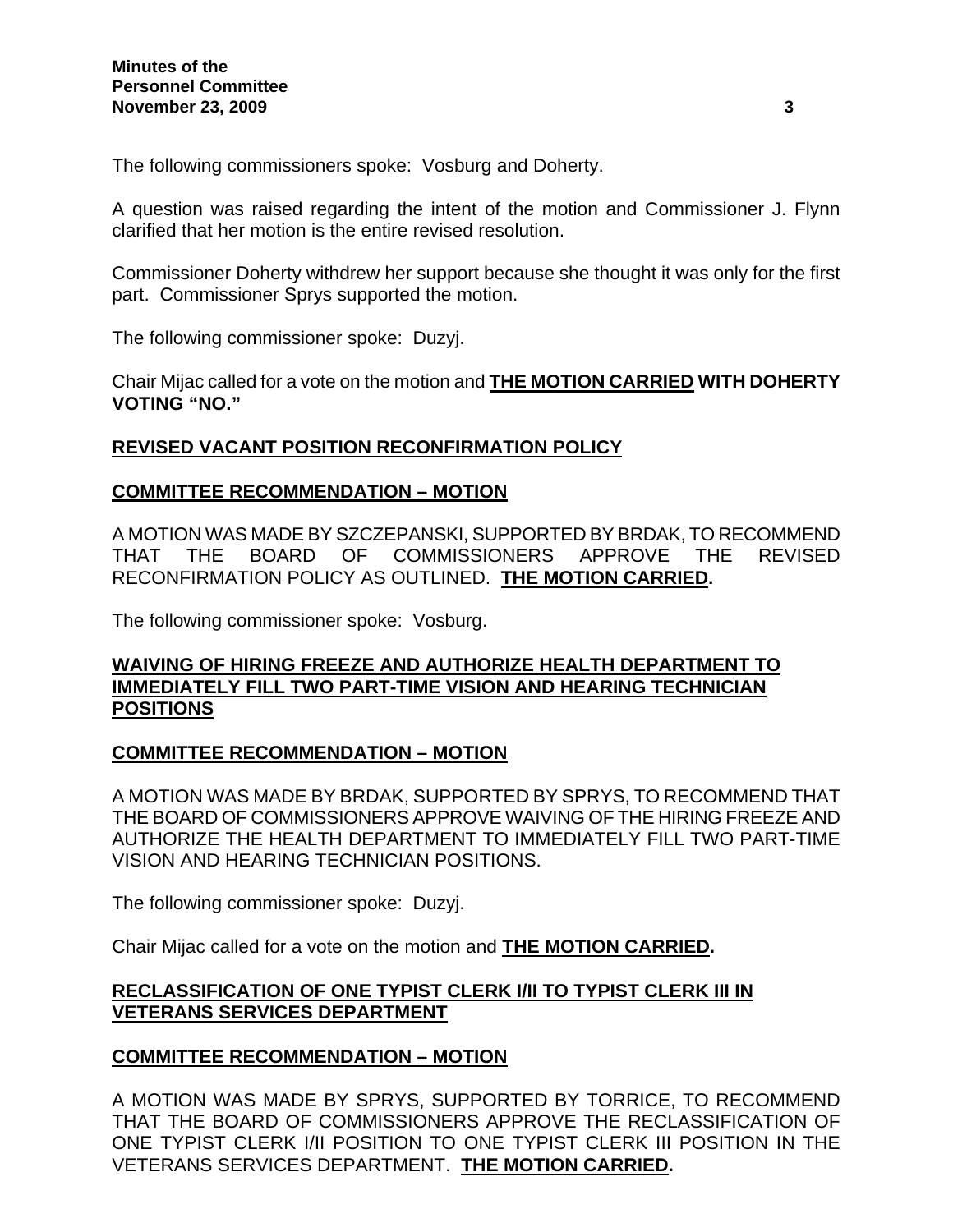# **ADDITION OF ONE PART-TIME ACCOUNT CLERK IV IN COMMUNITY SERVICES AGENCY – WEATHERIZATION PROGRAM**

# **COMMITTEE RECOMMENDATION – MOTION**

A MOTION WAS MADE BY DOHERTY, SUPPORTED BY SPRYS, TO RECOMMEND THAT THE BOARD OF COMMISSIONERS APPROVE THE ADDITION OF ONE PART-TIME ACCOUNT CLERK IV POSITION IN THE WEATHERIZATION PROGRAM AT THE COMMUNITY SERVICES AGENCY. **THE MOTION CARRIED.** 

# **CONTINUATION OF ALTERNATIVE WORK SCHEDULE AND VOLUNTARY FOUR DAY WORK WEEK FOR 2010**

# **COMMITTEE RECOMMENDATION – MOTION**

A MOTION WAS MADE BY CAMPHOUS-PETERSON, SUPPORTED BY DOHERTY, TO RECOMMEND THAT THE BOARD OF COMMISSIONERS APPROVE THE CONTINUATION OF THE ALTERNATIVE WORK SCHEDULE AND THE VOLUNTARY FOUR DAY WORK WEEK FOR 2010. **THE MOTION CARRIED.** 

# **PREPARATION AND ISSUANCE OF REQUEST FOR PROPOSAL FOR COUNTY'S EMPLOYEE ASSISTANCE PROGRAM SERVICES**

# **COMMITTEE RECOMMENDATION – MOTION**

A MOTION WAS MADE BY KEPLER, SUPPORTED BY SZCZEPANSKI, TO RECOMMEND THAT THE BOARD OF COMMISSIONERS APPROVE A REQUEST FOR PROPOSAL (RFP) BE PREPARED AND ISSUED FOR THE COUNTY'S EMPLOYEE ASSISTANCE PROGRAM SERVICES AS CURRENTLY PROVIDED. **THE MOTION CARRIED.** 

# **EXECUTIVE SESSION TO DISCUSS LABOR NEGOTIATIONS**

## **MOTION**

A motion was made by Sprys, supported by Lampar, to enter into Executive Session for the purpose of discussing labor negotiations. **The Motion Carried.** 

In accordance with the motion, committee entered Executive Session at 9:16 a.m., with it concluding at 9:27 a.m.

## **NEW BUSINESS**

Commissioner Tocco stated that if any changes are made to the Personnel Manual, those will be incorporated into the manual by Mr. Bernard at no cost for one year.